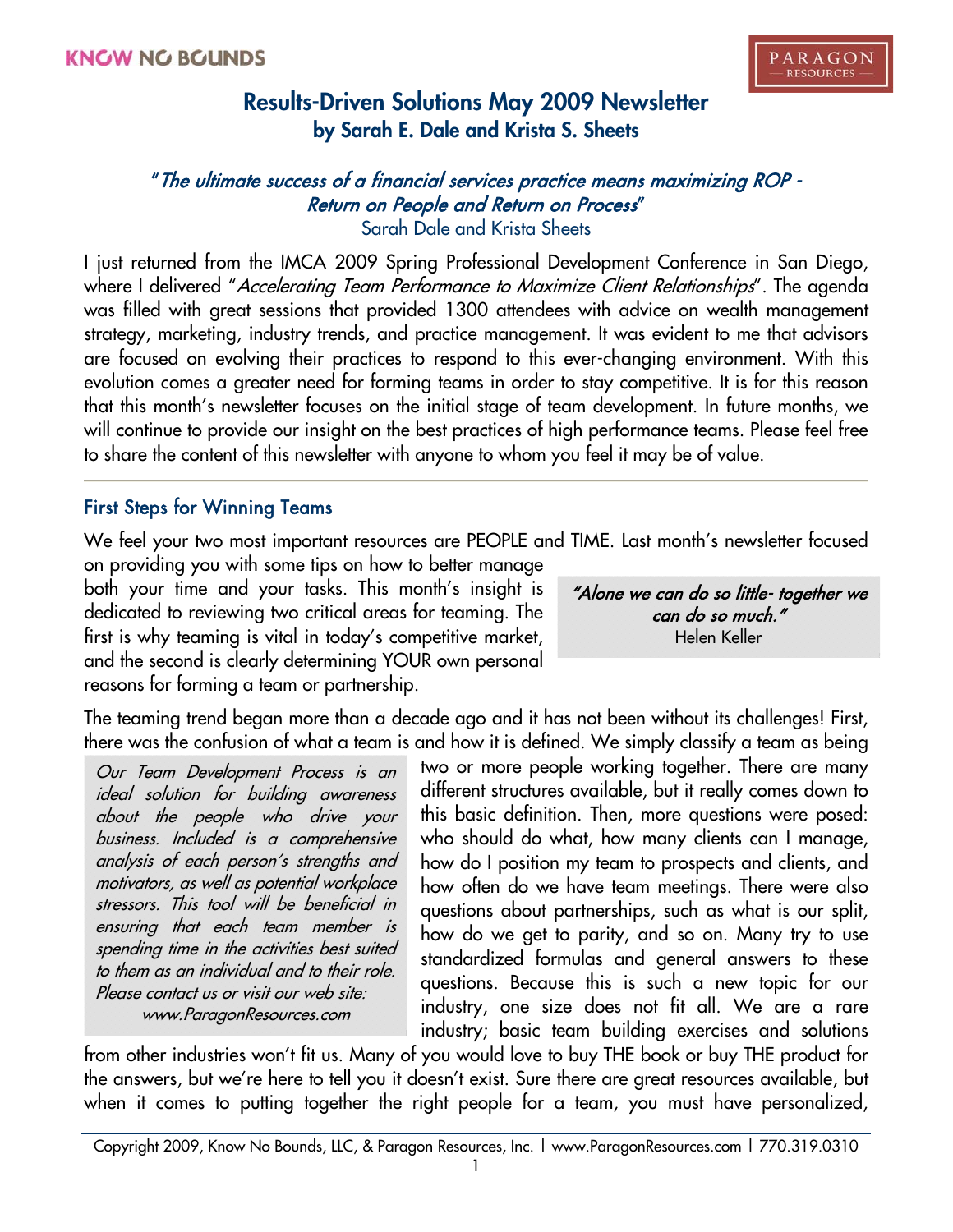objective advice that is tailored to your specific situation. You just can't add water and hope the team will grow.

Many of you may have personally seen teams come and go in your offices and some of you may have even already attempted your own team solution. The results have ranged from great synergy to dismal failure, with us seeing more teams ending in disappointment than in success. Team implosion leads to lost business, clients, and friendships.

We believe that teaming is a must in order to respond to the industry evolution that we are currently experiencing. In order to establish the team and the business for long-term success, it is imperative that you use a process that includes conducting proper due diligence BEFORE making any joint venture decisions. In this newsletter and future ones we will provide you with information you can use for building a team from scratch and for further developing existing ones. To start, let us spend some time reviewing WHY teaming makes sense.

#### From the Client's Perspective:

Today's client wants a more comprehensive understanding of their financial portfolio and options without having to spend an inordinate amount of time on the details. This is where you bring value to the relationship and build trust. Because of the dirty work of some bad apples in the industry, today's client expects more education and communication on their financial solutions than in previous years. Aging baby boomers and the sandwich generation have new and more complex wealth management situations to address. And, as life expectancies continue to rise, planning for retirement has become more complicated because the funding for it has to last much longer. People have different concerns than they experienced a decade or two ago which has led to changed expectations. They like to know that there is more than one person behind their *financial future* and their money. This becomes even more important in volatile markets and times of uncertainty. If you, the advisor, are unavailable due to vacation, illness, or life occurrences, waiting can mean the difference between profit and loss, and client retention and client departure! Knowing that there is a team of people who are accessible and familiar with their financial situation brings more peace of mind to today's client.

Time has become one of the most precious commodities for all of us, including clients. Investors still may have fears of having all their eggs in one basket, but desire a simplified financial life by trusting in one solutions provider to consolidate their wealth. Many want to be able to ask a comprehensive financial team to handle investments, insurance, banking, trusts, and legacy issues rather than discussing these vital decisions with several different financial institutions. They want competency, transparency, consistency, and responsiveness from the financial institutions and you, their advisors.

### From the Investment/Product Perspective:

The changing demographic has created new and exciting products with very different features and benefits than in years gone by. From annuities, to long-term care, to complex trusts, staying up-tospeed on the new products and all the details and rules involved takes more time than selling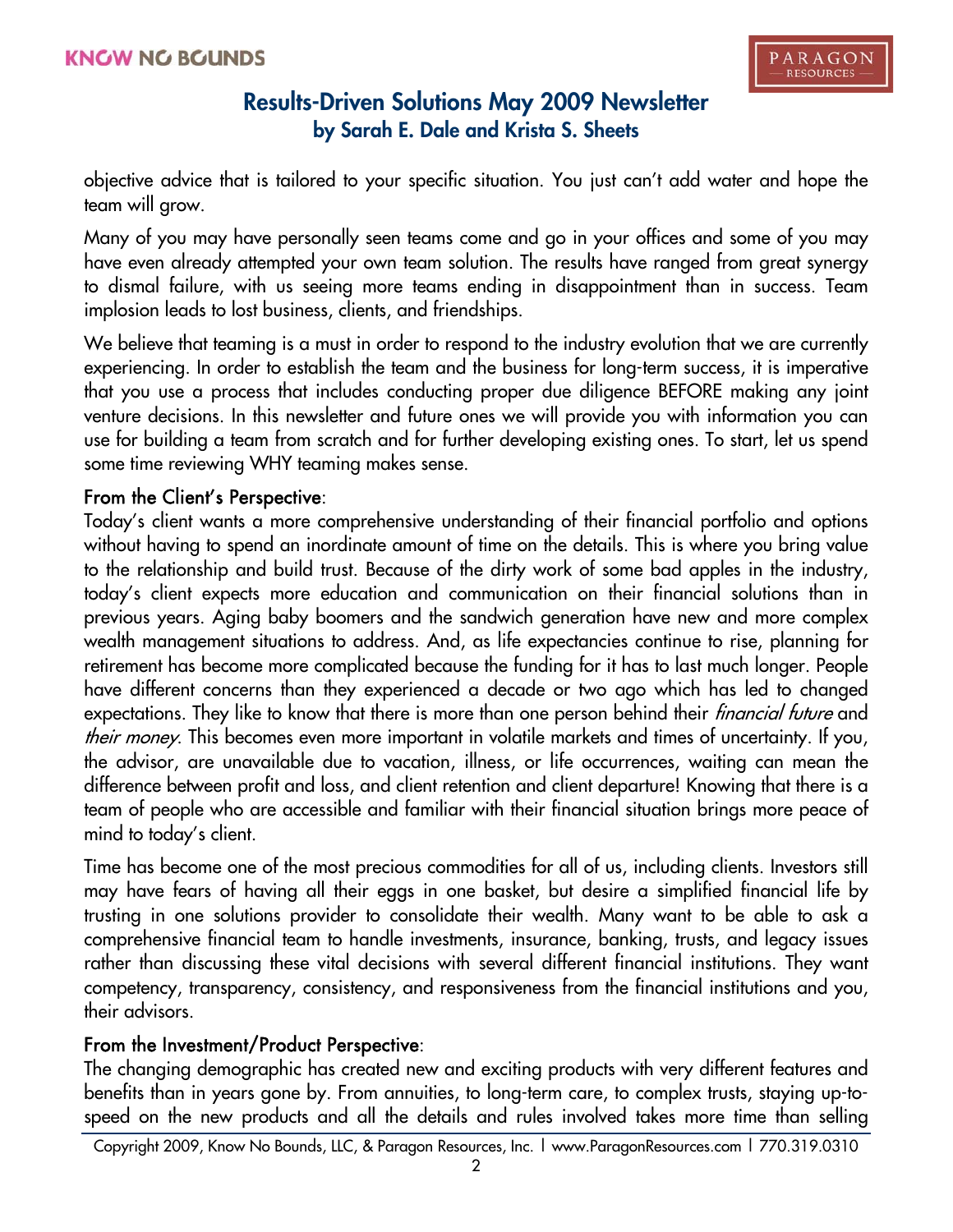traditional products. Additionally, the simplistic allocation of stocks, bonds, and cash has morphed into far more diversification opportunities across an increase in asset classes and styles. New circumstances and complexities within investment solutions require expanded product knowledge and expertise in today's environment.

#### From the Process Perspective:

The industry has evolved from being idea-driven to being advice-driven, and from advisor-centric to client-centric. The days of cold-calling on municipal bonds are rare and the consultative approach is in vogue and clearly more appropriate in this "relationship business." The 21st century advisor is far more consultative than the 20th century advisor. When taking the holistic approach and implementing more of a planning process, more resources are needed to fulfill responsibilities. Even the most efficient process-driven practices of one advisor and one sales assistant are struggling to maintain business levels, let alone develop them.

### From the Regulatory and Administrative Perspective:

The world we live in has created the need for more rules, regulation, supervision, and administration, all of which can become a resource drain on your business. Each and every transaction, public communication, and daily activity is under more scrutiny than ever. Advisors are finding it hard to maintain proper levels of prospecting and "client-keeping" activities with the increase in paperwork and documentation required with each client interaction.

Many of you are evolving your practices and are transforming to the wealth management model. These types of practices are higher value business models with greater demands from a time and knowledge standpoint. You now have to provide excellent advice, solve complex wealth management problems, and build stronger, deeper relationships with clients.

With the combination of changing clients' needs and expectations and an increase in the complexity of products, rules, regulations, and administrative requirements, it is almost impossible for a sole practitioner to survive within these current industry realities. Practically speaking, one advisor can't possibly have all the knowledge and time required to service clients with complex wealth management issues AND look to grow their business. Teaming with others who have complementary talents is a natural solution to this

new and ever-changing environment.

### Understanding Your Reasons to Team

Before expending any energy or time on putting together a team, you need to clearly define YOUR purpose and YOUR reasons to form YOUR team. This will subsequently help create the team's vision and mission. Your purpose must be abundantly clear from the onset so that it can be clearly communicated to others. As the team begins to take shape, everyone needs to understand the common goals of the team

#### Reasons to Team

- $\boxtimes$  Increase in assets and revenues
- $\boxtimes$  Increase in capacity
- ⊠ Succession planning
- $\boxtimes$  Improved service to clients
- $\boxtimes$  Manage the practice
- $\boxtimes$  Reposition your value proposition
- $\boxtimes$  Expand wealth management offerings
- $\boxtimes$  Spend more time with family What are yours?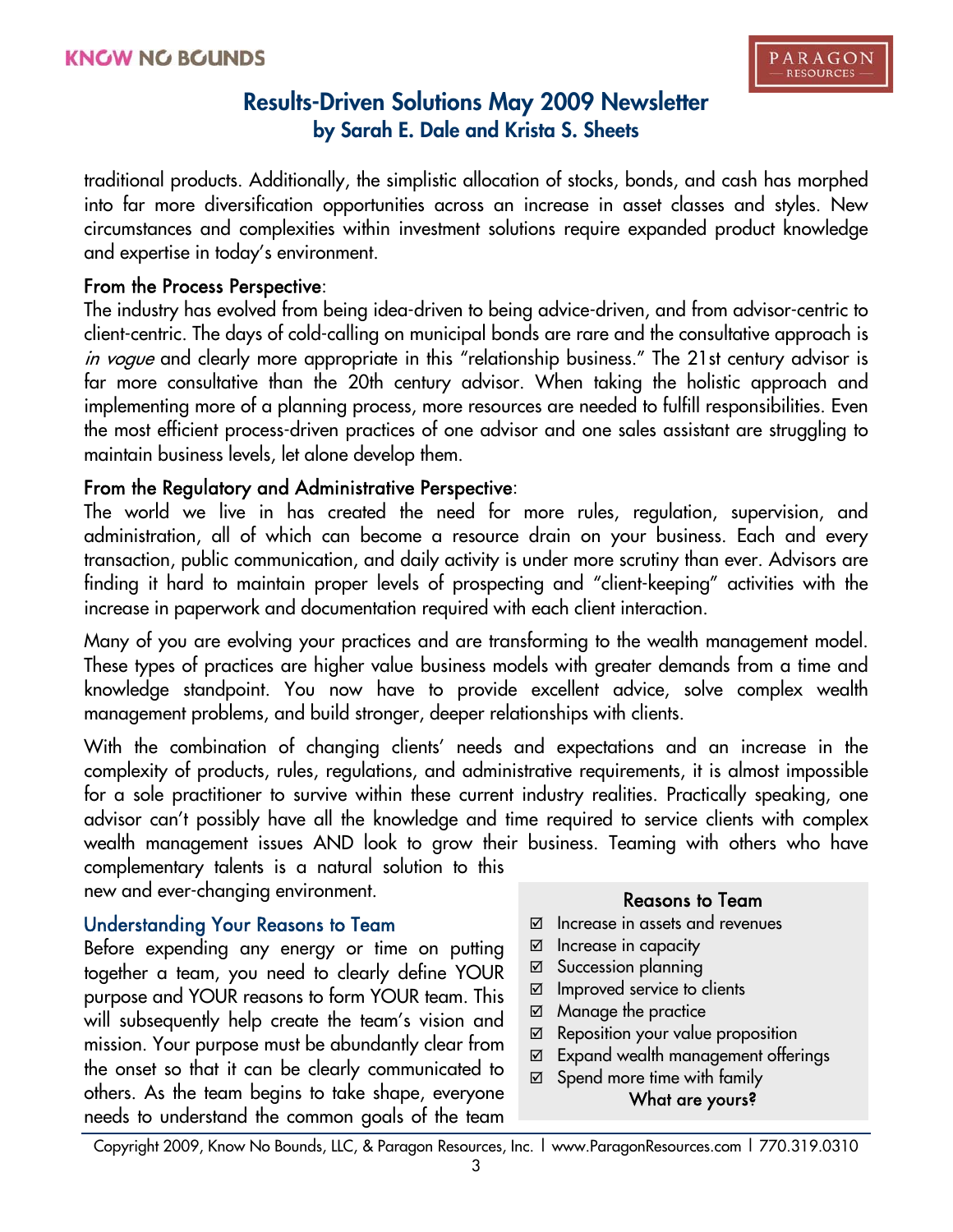as well as individual responsibilities. Understanding your reasons to team must come prior to finding the right people for your team, so it is absolutely critical that you understand why YOU want to evolve your practice into a team, what business model you want to focus on, and what roles are needed for success. Increased assets and revenues, along with increasing capacity, are fairly consistent reasons that many advisors give to team. But today's advisors are considering many other elements when teaming, such as:

Succession Planning: The average age of financial advisors in the U.S. is 53, so many are looking to team as part of a business succession plan. Years ago, advisors just walked away when ready to retire; that is no longer the case. You've spent years building your business and you are no longer willing to just walk away and have your client relationships divided and spread across other random advisors in the branch. Not only do advisors want more of an annuitized stream of income, but many also want to make sure their client relationships are taken care of by someone they know and trust. Therefore, creating the right team can help with your business succession planning.

Improved Service for Clients: Today's advisor realizes that clients need, and deserve, a higher level of service than in past years. Advisors have come to realize that top-notch service leads to a more valuable business. The better the service and the deeper the relationship, then the more loyal

Visit www.BoundlessPublishing.com and order a copy of Know Service: 5 Steps to 5-Star Service for Financial Professionals and the companion tools for implementation.

clients you have. These advocates of your practice tend to provide more qualified referrals without even being asked to do so. And in this environment, as you are all well aware, clients need more assurance on which firms they should do business with. Some selection of products are always the end tangible, but clients have higher

expectations for advice and service, and managing those expectations requires more time, knowledge, and education than in the past. In order to fulfill the service needs of today's competitive market, some advisors want to specifically add a service or relationship manager. The sole purpose of this position would be to proactively care for client relationships so that reactive requests can be minimized and the client relationship can be maximized.

Manage the Practice: With the time drain of increased compliance, administration, and paperwork, many advisors are finding less and less time to dedicate to client acquisition, which is often the very area for which they have the greatest talent and passion. As the practice grows, so does all the work! For this reason, advisors may choose to expand their practice by bringing on a Chief Operating Officer role or Practice Manager. Under the direction of the advisor, this person often manages the day-to-day operations of the business. He/she would ensure that each team member can excel in their role and provide the infrastructure that frees up the advisor(s) to focus on prospects and client development.

Reposition Your Value Proposition: Many more traditional advisors are forming teams in order to expand their ultimate value proposition to support their clients' changing needs. Perhaps in the past the advisor has strictly focused on equity or fixed income investments and now they see a need to